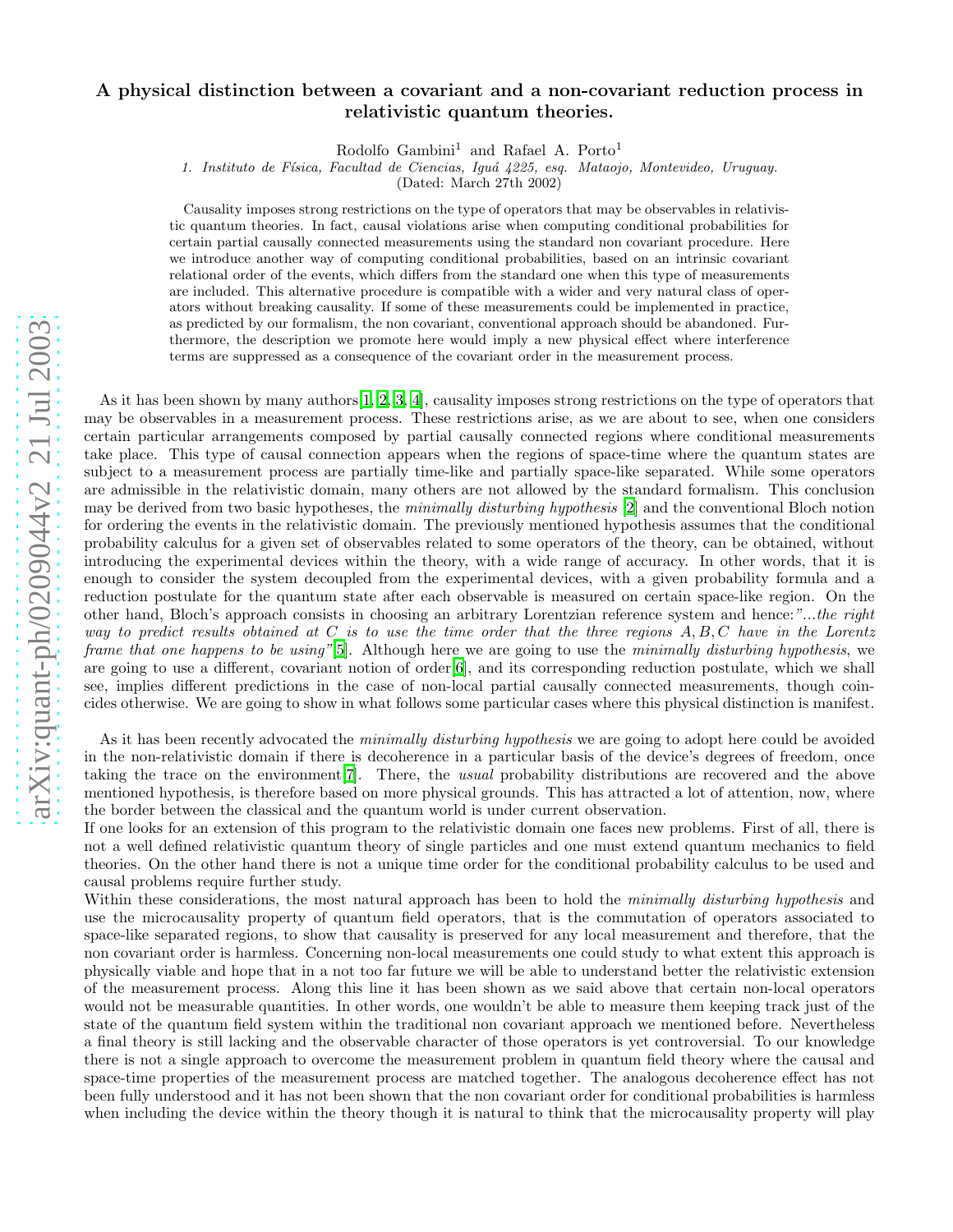## an essential role.

It is then meaningful to explore the possibility of holding the minimally disturbing hypothesis as a first attempt to understand the causal versus the non-local aspects of the measurement process, by extending our relational covariant approach in order to include a wider class of admissible non-local operators. We will discuss the physical consequences of this extension later on.

In a previous set of papers [\[6,](#page-5-5) [8,](#page-5-7) [9](#page-5-8)] we have introduced a covariant realistic description of quantum states and the reduction process in relativistic quantum mechanics and relativistic quantum field theories, something which has been studied by many authors in different contexts [\[1](#page-5-0), [5,](#page-5-4) [10,](#page-5-9) [11](#page-5-10), [12,](#page-5-11) [13\]](#page-5-12). We have shown that it is possible to extend a realistic description to the relativistic domain where a quantum state may be considered as a relational object that characterizes the disposition of the system for producing certain events with certain probabilities among a given intrinsic set of alternatives. To understand this notion of reality better let us remember what Omnes used to ask about physical processes: "tell me a story" [\[14\]](#page-5-13). The actors of this story are the building blocks of physics, for instance electrons, quarks etc. But there is a problem with these actors, there is not even a play until they act. This is what quantum mechanics has taught us, there are not properties before measurements. So, the image of the electron crossing for instance a Geiger counter is just that, a picture. One can think, nevertheless, that there is some kind of reality in this play, a relational one  $[6, 8, 9]$  $[6, 8, 9]$  $[6, 8, 9]$ . The actors exist because they have the capacity of talking to the audience. Properties are the result of the interaction. In that sense, a system is given by the set of its behaviors with respect to others . An isolated system does not have properties or attributes, since all the "properties" result from its interaction with other systems. It is important to remark that this is a strongly objective description in the sense of D'Espagnat and it does not make any reference to operations carried out by human observers [\[10\]](#page-5-9). In order to extend this point of view into the relativistic domain one begins introducing an intrinsic order for the set of alternatives on the measurement process as follows: let us denote by  $A_{R,u}$  the instrument associated to a spacelike region R whose four-velocity is u. We started by introducing the following partial order: the instrument  $A_{R_1,u_1}$  precedes  $A_{R_2,u_2}$  if the region  $R_2$  is totally contained in the forward light cone of  $R_1$ . Let us suppose that  $A^0_{R_0,u_0}$  precedes all the others. In other words, we assume that all the detectors are inside the forward light cone coming from this initial condition. That would be the case, for instance, for the instrument that prepares the initial state  $s = 0$  in the EPR(B) experiment. In this way one can introduce a strict order without any reference to a Lorentz time. Define  $S<sup>1</sup>$  as the set of instruments that are preceded only by  $A<sup>0</sup>$ . Define  $S<sup>2</sup>$  as the set of instruments that are preceded only by the set  $S^1$  and  $A^0$ . In general, define  $S^i$  as the set of instruments that are preceded by the sets  $S^j$  with  $j < i$  and  $A^0$ . Notice that any couple of elements in  $S^i$  is separated by space-like intervals. This procedure defines a covariant order based on the causal structure induced by the devices involved in the measurement process[\[18](#page-5-14)]. The crucial observation is that all the alternatives on  $S^i$  can be considered as "simultaneous" for the decision process of the quantum state.

Contrary to the non covariant approach, we shall see that an extension of this description to the case of partial causal connections allows us to include a wider class of causal operators. It is then very important to understand whether or not this intrinsic order is physically relevant.

Let us introduce the experimental arrangement shown in figure 1. Let us suppose, following Sorkin[\[2](#page-5-1)], that the measurement set-up is composed by two regions, A,C, and one intermixed partial causally connected measurement on region B, associated to values of certain Heisenberg observables. We shall denote  $P^A{}_a, P^B{}_b, P^C{}_c$  their corresponding Heisenberg projectors, where the upper labels represent the region and the lower ones the eigenvalues of the corresponding operators.

Let us suppose that the measurement in region B admits the decomposition of the associated operator in two partial operators related with  $B_1$  and  $B_2$ . That is, the field operator associated to the region B can be put as a function of two new operators related to the portions of B such that  $B = B_1 \bigcup B_2$ . Let us denote the respective eigenvalues  $b_1$  and  $b_2$ , and suppose that the total result b on B is extensive in the sense that  $b = f(b_1, b_2)$ . For instance, let us call  $(O<sup>1</sup>, O<sup>2</sup>)$  the operators associated to the partial regions  $(B<sub>1</sub>, B<sub>2</sub>)$  and O the operator associated to B. Therefore,  $f(O^1, O^2) = O$  is the functional relation between them. Notice that this hypothesis includes a wide class of operators since we do not make any extra assumption on this functional relation. We shall describe these partial projectors by  $P_{b_1}^{B_1}, P_{b_2}^{B_2}$ . Then, due to microcausality[\[19\]](#page-6-0):

$$
\sum_{b_1} \sum_{b_2} \delta(b - f(b_1, b_2)) P^{B_2}{}_{b_2} P^{B_1}{}_{b_1} = P^B{}_{b}.
$$
\n<sup>(1)</sup>

It is important to stress that the decomposition of the projector associated to the measurement on region B is not part of the experimental arrangement that includes independent measurements on the portions  $B_1$  and  $B_2$ , but a consequence of the relational intrinsic order as we are going to show below.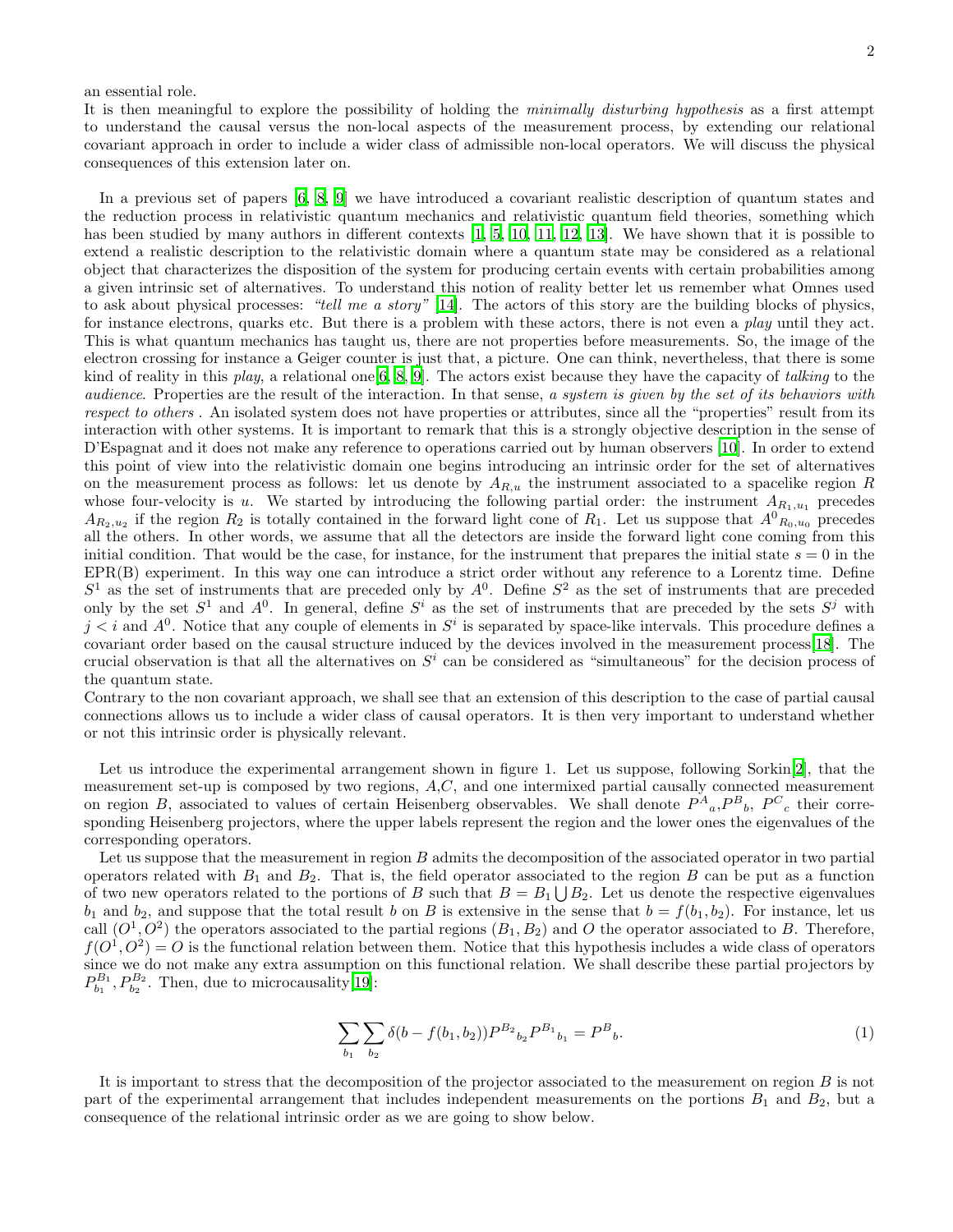

FIG. 1: Sorkin's arrangement with an intermixed partial causally connected measurement.

Let us analyze this experiment using Bloch's notion of order to define the sequence of options  $S^1, S^2, S^3$ , and the corresponding reduction processes followed by a quantum system. It is clear that following Bloch one would get  $S^1 = A < S^2 = B < S^3 = C$ . Hence, one immediately notices that the A measurement affects the B measurement and also the B measurement affects the C measurement. Consequently, one should expect that the A measurement would affect the  $C$  measurement, leading to information traveling faster than light between  $A$  and  $C$ , which are space-like separated regions. One can prove this result as follows: let us suppose that the state of the system was prepared by a initial measurement, that precedes the whole arrangement, whose density operator we denote by  $\rho_0$ . Now, the probability of having the result a, b, c in the regions A, B, C given the initial state  $\rho_0$  is, using Wigner's formula within Bloch's approach:

$$
\mathcal{P}^{\mathcal{B}}(a,b,c|\rho_0) = Tr[P^C{}_c P^B{}_b P^A{}_a \rho_0 P^A{}_a P^B{}_b] =
$$
  

$$
\sum_{(b_1,b_2,b'_1)} \delta(b - f(b'_1,b_2)) \delta(f(b'_1,b_2) - f(b_1,b_2)) Tr[P^C{}_c P^{B_2}{}_{b_2} P^{B_1}{}_{b_1} P^A{}_a \rho_0 P^A{}_a P^{B_1}{}_{b'_1} P^{B_2}{}_{b_2}]
$$
 (2)

<span id="page-2-1"></span>Where the sums are taken over the whole set of possible values, and we have used the cyclic property of the trace, microcausality and the projector character of  $P^{B_2}_{b_2}$  [\[20\]](#page-6-1).

Now, in order to study the causal implications of this expression we are going to suppose that non selective measurements have been performed on  $A, B[21]$  $A, B[21]$  $A, B[21]$ . Hence, the probability of having c, no matter the results on  $A, B$  is:

$$
\mathcal{P}^{\mathcal{B}}(\text{unknown } a, \text{unknown } b, c | \rho_0) = \sum_{a} \sum_{b} \mathcal{P}^{\mathcal{B}}(a, b, c | \rho_0) =
$$
  

$$
\sum_{a} \sum_{(b_1, b_2, b'_1)} \delta(f(b'_1, b_2) - f(b_1, b_2)) Tr[P^C{}_c P^{B_2}{}_{b_2} P^{B_1}{}_{b_1} P^{A}{}_{a} \rho_0 P^{A}{}_{a} P^{B_1}{}_{b'_1} P^{B_2}{}_{b_2}]
$$
\n(3)

<span id="page-2-0"></span>Notice that if we set  $f \equiv b_1 + b_2$  in equation [\(3\)](#page-2-0), it turns out to be:

$$
\mathcal{P}^{B}(\text{unknown } a, \text{unknown } b, c | \rho_0) =
$$
\n
$$
\sum_{a} \sum_{(b_1, b_2, b'_1)} \delta(b'_1 - b_1) Tr[P^C{}_c P^{B_2}{}_{b_2} P^{B_1}{}_{b_1} P^A{}_{a} \rho_0 P^A{}_{a} P^{B_1}{}_{b'_1}] = \sum_{b_1} Tr[P^C{}_c P^{B_1}{}_{b_1} \rho_0 P^{B_1}{}_{b_1}]
$$
\n(4)

Where we have used that  $\sum_{b_2} P^{B_2}{}_{b_2} = Id$  and  $\sum_a P^A{}_a = Id$ . Therefore, Bloch's approach is consistent with causality in the linear case. However, one immediately notices that this is not a general feature. As it can be read from the expression [\(3\)](#page-2-0) in the non linear case, this formula breaks relativistic causality. That is due to the fact that in general the delta function  $\delta(f(b'_1, b_2) - f(b_1, b_2))$  imposes a constraint on the  $b_2$  values that does not allow to perform an independent sum by using the closure relation. Hence, if one uses Bloch's notion for the ordering of the alternatives, one gets faster than light signals for a wide class of operators, those which are non linear respect to the portions of the region. This prevents us from ignoring that the A measurement has been performed. There is no violation with respect to the B observation since an observer at C may be causally informed about a measurement carried out at B. However, the above analysis implies faster than light communication with respect to the A measurement since it is space-like separated from C. Therefore, the requirement of causality strongly restricts the allowed observable quantities in relativistic quantum mechanics.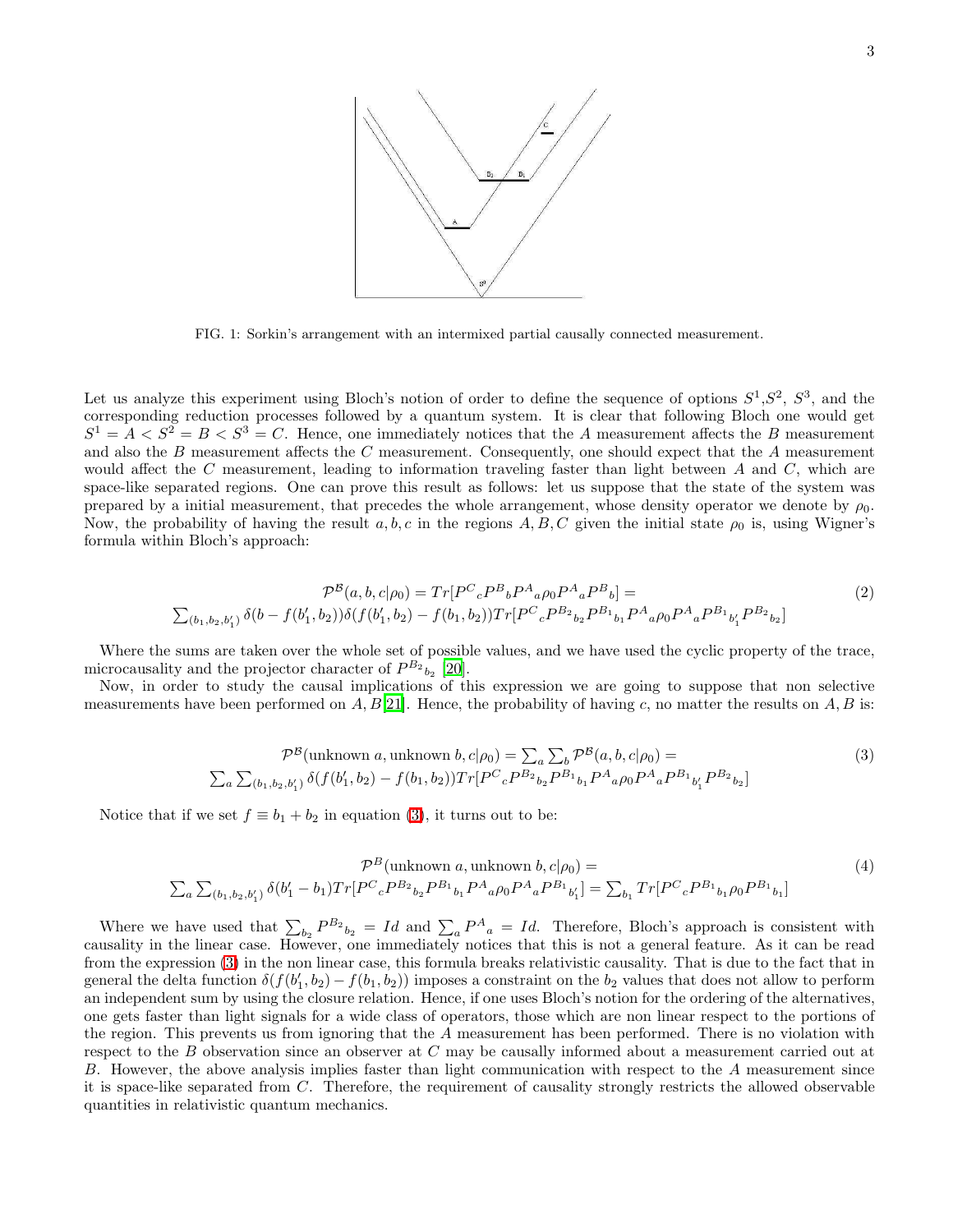Let us show this in detail in the particular case of a quantum scalar field. Let us introduce the following operator for the measurement carried out on region B:

<span id="page-3-0"></span>
$$
\hat{O}(t^B) = \int_B \int_B g^B(x)g^B(y)\hat{\phi}(x, t^B)\hat{\phi}(y, t^B) dxdy \tag{5}
$$

where  $g^B$  is a smooth smearing function for the field operator, with compact support such that it is non-zero in the region B. We shall assume that any projection of the state is instantaneous at proper time  $t^B$  for the local Lorentz system, neglecting as usual the duration of the measurement process[\[22](#page-6-3)].

Notice now, that the above operator has a non-local behavior with respect to the region B. It is easy to see that it also implies a non linear behavior for the functional relation  $f(b_1, b_2)$ . In this case we will have the partial operators[\[23\]](#page-6-4):

$$
\hat{O}_i(t^B) = \int_{B_i} dx g^B(x)\hat{\phi}(x, t^B) \ \ i = 1, 2
$$
\n(6)

Therefore we will get the functional relation  $f = (b_1 + b_2)^2$  since  $O = (O^1 + O^2)^2$ . Now we can introduce it on equation [\(3\)](#page-2-0) obtaining:

$$
\mathcal{P}^{\mathcal{B}}(\text{unknown } a, \text{unknown } b, c | \rho_0) =
$$
\n
$$
\sum_{a} \sum_{(b_1, b_2)} \frac{1}{2(b_2 + b_1)} Tr[P^C{}_c P^{B_2}{}_{b_2} P^{B_1}{}_{b_1} P^{A}{}_{a} \rho_0 P^{A}{}_{a} P^{B_1}{}_{b_1}] +
$$
\n
$$
+ \sum_{a} \sum_{(b_1, b_2)} \frac{1}{2(b_2 + b_1)} Tr[P^C{}_c P^{B_2}{}_{b_2} P^{B_1}{}_{b_1} P^{A}{}_{a} \rho_0 P^{A}{}_{a} P^{B_1}{}_{-b_1 - 2b_2}]
$$
\n
$$
(7)
$$

where we have used that  $\delta((b'_1)^2 - (b_1)^2 + 2(b'_1 - b_1)b_2) = \frac{1}{2(b_2 + b_1)}(\delta(b'_1 - b_1) + \delta(b'_1 + b_1 + 2b_2)).$  Hence, one immediately sees that

one can not use, as in the linear case, the identity decomposition for the  $B_2$  measurement because there is not an independent sum on  $b_2$ . Therefore, the standard Bloch approach doesn't allow us to measure operators as the one defined in  $(5)$ , nor its natural extension for an *n*-field function.

We shall show in what follows that the relational approach is covariant, and consistent with causality for the general type of operations we are considering, while the standard expression is unacceptable as we have seen. Let us consider again Sorkin's arrangement with the relational intrinsic order (see figure 1). Let us start with  $S^0$  and the preparation of the state in  $\rho_0$ . Hence we will have  $S^1 = (A, B_1)$  and  $S^2 = (B_2, C)$ . The key observation is the following. In order to introduce the relational covariant reduction process on this particular framework, our notion of partial order requires to consider the measurement in region  $B$  as composed by different alternatives. That is, in the case where only a portion of the region where measurement takes place is causally connected, one needs to decompose the region in portions such that each part is completely inside (or outside) the forward light cone coming from the precedent ones. Hence the alternatives belonging to one set  $S^i$  may be composed by several parts of different instruments. In fact, a particular device could contain parts belonging to different options. The decision process of the quantum state for producing an observable phenomenon on region B is composed now by two new set of alternatives on  $B_1$  and  $B_2$ . Within this new scenario it is immediately noticed that the conditional probability formula for the above experiment should be calculated as:

$$
\mathcal{P}(a,b,c|\rho_0) = \sum_{(b_1,b_2)} \delta(b - f(b_1,b_2)) Tr[P^C{}_c P^{B_2}{}_{b_2} P^{B_1}{}_{b_1} P^A{}_{a}\rho_0 P^A{}_{a} P^{B_1}{}_{b_1} P^{B_2}{}_{b_2}]\tag{8}
$$

<span id="page-3-1"></span>Where the sum is taken over the set of partial projections compatible with the final result b on region  $B$ . As we mentioned before, the individuality of the whole measurement still persists since we do not have access to any partial result  $b_1, b_2$ , but only to the total result b obtained on B after observation. Nevertheless, due the intrinsic relational order, the quantum state must decide about the measurement on region  $B$  in a "non-simultaneous" set of alternatives. First the alternative  $S^1 = (A, B_1)$  followed by  $S^2 = (B_2, C)$ . This implies that the quantum state may pass through a chain of partial decision processes for producing the final result  $b$  on  $B$ . The resulting wave function collapse, associated to the registered value b, should take into account this chain of partial decision processes associated with the intrinsic covariant order. This fact is therefore reflected in [\(8\)](#page-3-1) by the sum on the partial projections. Notice that we are not considering an experimental set up with independent measurements on  $B_1, B_2$ . In fact, it is easy to see that both approaches would coincide for this last case. The measurement process we are here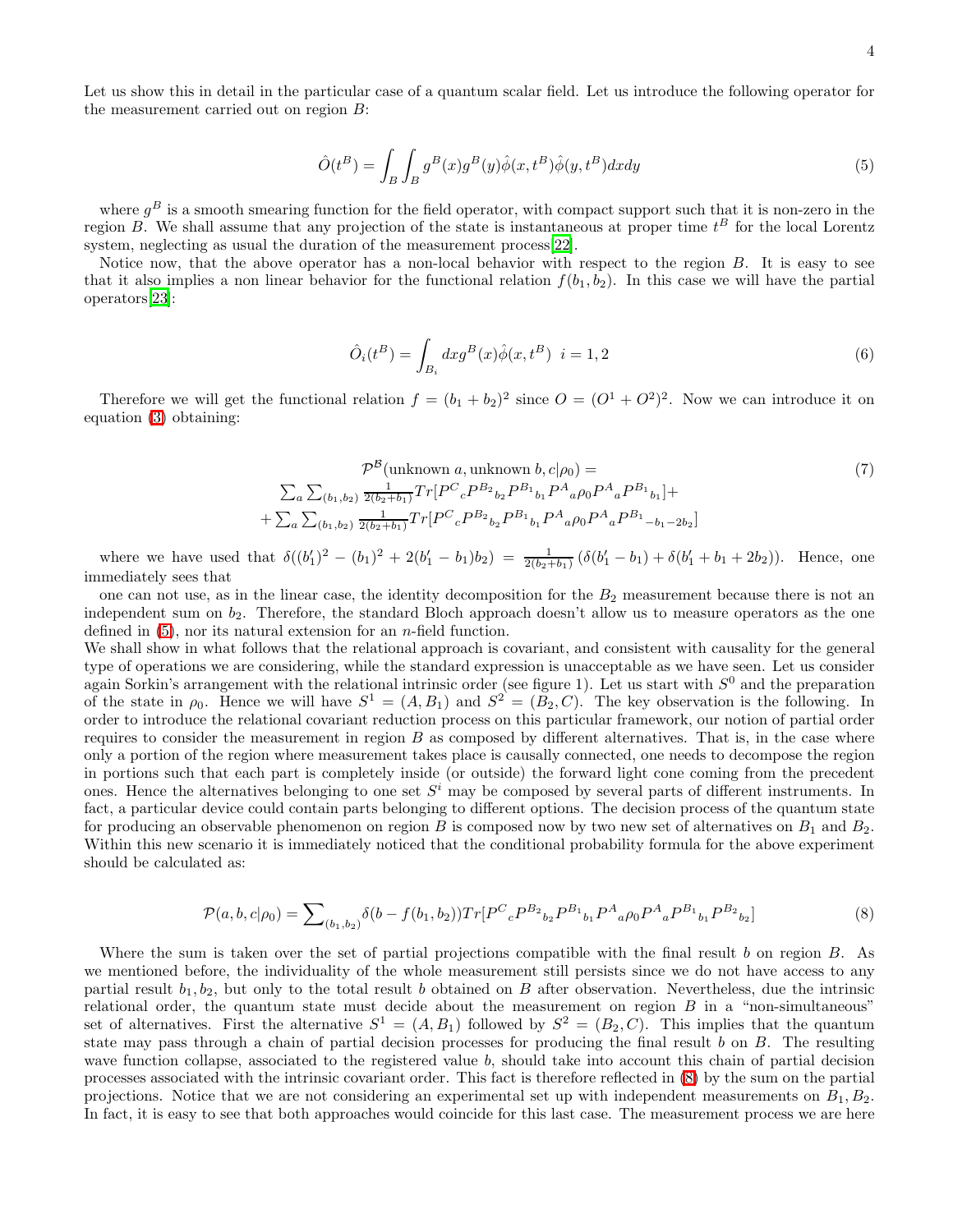considering only involves the non-local measurement of b on B without further information left. Hence, we should understand the process given in [\(8\)](#page-3-1) as a consequence of the relational intrinsic order for the case of partial causally connected non-local measurements, rather than the result of an experiment with actual independent measurements on the portions of region B. This is a very important departure from the standard viewpoint because we are allowing the possibility of partial decision processes, i.e. projections, of the quantum state for producing an observable phenomenon on region  $B$  with result  $b$ , but without the aid of partial local registrations. This is an inescapable consequence of the covariant order. Therefore, [\(8\)](#page-3-1) implies a new kind of physical process where a quantum state may be projected without producing yet any macroscopic observable effect, but instead, as part of a chain of decision processes which ends in the final macroscopic result. As we are going to discuss below this effect could be consistent with a fully Schroedinger-like description of the measurement process.

It is now easy to see that this experimental setting does not lead to causal violations for non selective measurements on the  $A, B$  regions. In order to do that, we just perform the sum on the unknown results  $a, b$  getting:

<span id="page-4-0"></span>
$$
\mathcal{P}(\text{unknown } a, \text{unknown } b, c | \rho_0) =
$$
  

$$
\sum_{a} \sum_{b} \mathcal{P}(c, a, b | \rho_0) = \sum_{b_1} Tr[P^C{}_c P^{B_1}{}_{b_1} \rho_0 P^{B_1}{}_{b_1}]
$$
\n(9)

where we have used, making use of microcausality, the identity decomposition for the measurement on  $B_2$ , and afterwards on A. The final sum runs over the complete set of possible values of  $b_1$ . This leads to an interesting dependence of the final conditional probability [\(9\)](#page-4-0) on the complete set of projections on the portion  $B_1$  causally connected with C. This type of correlation does not imply any incompatibility with causality since it just informs an observer in C that the B measurement was performed. It is clear that we can not extract from equation  $(9)$ any information about the final observed value  $b$  on region  $B$ . Therefore, the relational approach is consistent with causality for a larger class of operators, while the standard Bloch computation is extremely restrictive as we have seen.

It is now clear that the relational intrinsic order implies a new effect for partial causally connected measurements in order to preserve the consistency with causality. From a physical point of view, the intrinsic order implies the suppression of the interference terms in equation [\(8\)](#page-3-1) with respect to [\(2\)](#page-2-1). In other words, quantum interference cannot arise among "non-simultaneous" alternatives. Notice however that [\(8\)](#page-3-1) coincides indeed with [\(2\)](#page-2-1) for total or null causal connection.

A final remark is in order, since as we said before we are not taking into account the detailed description of the measurement process. We have assumed the *minimally disturbing hypothesis*. Under this hypothesis our approach is consistent with causality in the general case without any need of introducing the device into the system. It is frequently considered that, in order to include non-local operators the minimally disturbing hypothesis needs to be relaxed in order to describe a measurement process avoiding causality violations within Bloch's approach[\[1](#page-5-0), [3](#page-5-2), [4\]](#page-5-3). We have shown here that we can conserve this hypothesis modifying instead Bloch's non covariant order, and adopting therefore a covariant description. The natural question to be asked is what are the physical conclusions in connection to a possible extension of the measurement process by including the devices degrees of freedom in the relativistic case. If the minimally disturbing hypothesis is experimentally consistent we should be able to understand this suppression of interference terms once including the measurement instrument within the theory in a fully covariant quantum description. Besides decoherence associated to the whole non-local B measurement which gives us the diagonal density matrix in the b-basis, we still need to understand why the coefficient are calculated via [\(8\)](#page-3-1) and not [\(2\)](#page-2-1). It is clear that this interference suppression related to the intrinsic covariant order must rely on physical grounds. First of all notice that the difference between [\(8\)](#page-3-1) and [\(2\)](#page-2-1) are quantitively important in the case of partial causal connection though both approaches coincide in the case of total or null causal connection. It is therefore clear that there will be a sudden change from the point of view of the probability calculus from  $(2)$  to  $(8)$ , as soon as the light cone coming from A connects region B, in order to keep a causal behavior. It is possible to see that this change is continuous but not smooth. It is naturally to ask to what sort of mechanism this effect would be associated if one assumes now that the devices degrees of freedom are included. A possible explanation could be the following, let us suppose a smooth Schroedinger like wave evolution for the combined system+apparatus, and a forward light cone propagation, during the whole measurement process. Notice, however, that the location of the region where measurement takes place is still an external parameter in the theory, that is, there is a fixed external causal structure. Then the discontinuities in the derivative of the probability could arise due to the appearance of quantum fields whose Schroedinger-like propagation would affect one of the portions of B, and produce the above effect as soon as the light cone coming from A contacts region B. In this case the microcausality property would start to play an essential role and discontinuities would appear involving the commutative properties of field operators. Since microcausality is still an external property related to the fixed background it is natural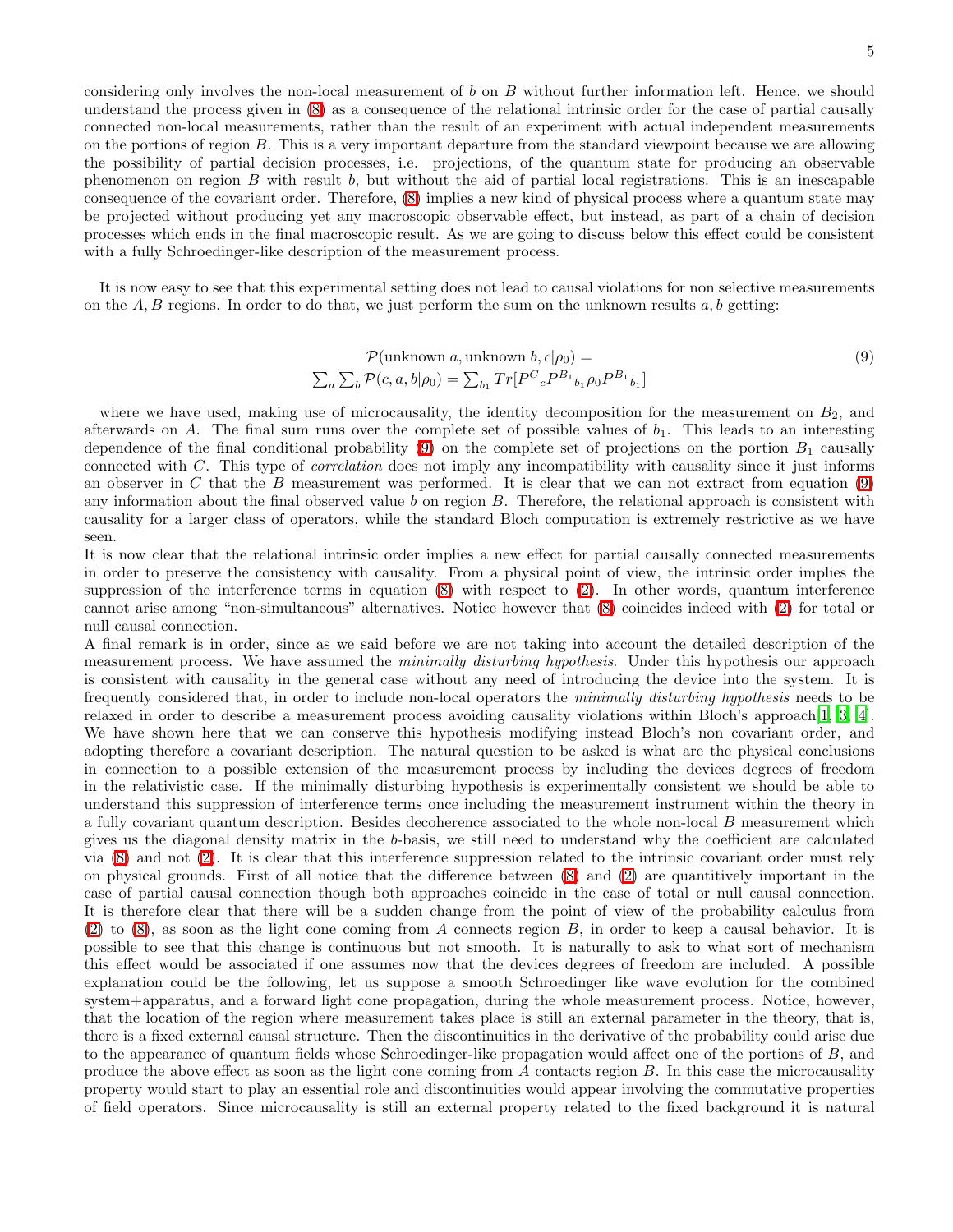to associate this sort of "phase transition" to the relative change in the space-time position of the measurement devices.

Summarizing, we have introduced a description of the relativistic reduction process that gives new insight about the measurable character of non-local operators in relativistic quantum mechanics. Within our approach, the measurement of a wide class of non-local operators does not break causality contrary to what results from the non covariant approach. Further theoretical and experimental efforts are required to understand these kind of non-local measurements. It is clear by now that in order to implement these type of measurements in practice, now thinking in more realistic measurement instruments, it is fundamental to avoid partial decoherence on  $B_1, B_2$  which would suppress the interference terms in [\(2\)](#page-2-1) leading to a causal behavior. For the case we have studied above, we will need a quantum system which specifically avoids a partial projection of  $O_i$  due to environmental interactions. Therefore, we need a macroscopic physical system which behaves coherently during the measurement process. The recent developments of SQUID (superconductor quantum interference devices), where *macroscopic* states are put in coherent superposition<sup>[\[15](#page-5-15), [16](#page-5-16)]</sup>, may open the possibility of an experimental verification. Let us sketch another possible route: The operator introduced in [\(5\)](#page-3-0) could be associated to the two point correlation function in a non translationally invariant superconductor. In this system the two-point isothermal susceptibility will be given by  $\chi_T(x, y) = \beta G(x, y)$ , where  $G(x, y) = \langle 0 | \hat{\phi}(x) \hat{\phi}(y) | 0 \rangle$  is the two-point Green function for the effective quantum field associated with the order parameter. Let us now calculate the net isothermal susceptibility as  $\chi_T = \frac{\partial M}{\partial H}$ , with M and H the magnetisation and magnetic field respectively. In the case of a non translationally invariant system, i.e.  $G(x, y) \neq G(x - y)$ , we will have  $\chi_T = \beta \int_B \int_B dx dy G(x, y)$ [\[17\]](#page-5-17). Therefore, measuring global magnetic responses in superconductors may open the possibility of introducing this sort of non-local operators. An analogous reasoning could be made also for superfluid systems. Similar measurements for fundamental fields rather than effective quantum fields need further study.

Finally thinking about the possible physical applications of this interference suppression mechanism is worthwhile to stress that it occurs not directly related to environmental interaction but as a consequence of a covariant order in the measurement process for the case of partial causal connection[\[24\]](#page-6-5). These features may have important consequences regarding quantum information processes. Hence, to explore the experimental viability of these type of operators is the crucial point to continue exploring along this path.

We wish to thank Hugo Fort, Jorge Pullin and Silvia Viola for many helpful suggestions. We would like to thank also to the anonymous referees for their insightful comments and suggestions which certainly helped us to improve the ideas and presentation of the manuscript.

- <span id="page-5-0"></span>[1] Y.Aharonov and D.Albert, Phys. Rev. D 29, 228, (1984)
- <span id="page-5-1"></span>[2] R.Sorkin, "Directions in General Relativity, vol. II: a collection of Essays in honor of Dieter Brill's Sixtieth Birthday" (CUP, 1993) B.L. Hu and T.A. Jacobson eds.
- <span id="page-5-2"></span>[3] D. Beckman, D.Gottesman, M.A. Nielsen and J.Preskill Phys.Rev. A 64, 052309, (2001).
- [4] D. Beckman, D.Gottesman, A. Kitaev and J.Preskill Phys. Rev.D 65, 065022 (2002).
- <span id="page-5-4"></span><span id="page-5-3"></span>[5] I.Bloch, Phys. Rev. 156, 1377, (1967)
- <span id="page-5-5"></span>[6] R. Gambini and R. A. Porto, Phys. Lett. A Volume 294, Issue 3 (129-133), (2002).
- <span id="page-5-6"></span>[7] For a recent review see W. Zurek, eprint: [quant-ph/0306072](http://arxiv.org/abs/quant-ph/0306072) (2003)
- [8] R.Gambini and R.A. Porto, Phys. Rev. D 63, 105014, (2001).
- <span id="page-5-7"></span>[9] R.Gambini and R.A. Porto, New J. Phys. 4, 58, (2002).
- <span id="page-5-9"></span><span id="page-5-8"></span>[10] B.D'Espagnat. Physics Report 110, 202, (1984).
- <span id="page-5-10"></span>[11] Daniele Tommasini, JHEP 0207, 039, (2002).
- [12] A. Stefanov, H. Zbinden, N. Gisin and A. Suarez, Phys. Rev. Lett. 88, 120404, (2002) and reference therein.
- <span id="page-5-12"></span><span id="page-5-11"></span>[13] Robert B. Griffiths, eprint [quant-ph/0207015](http://arxiv.org/abs/quant-ph/0207015)
- Robert B. Griffiths, "Consistent Quantum Theory" Cambridge University Press (2002) ISBN: 0521803497.
- <span id="page-5-13"></span>[14] Roland Omnes, "The Interpretation of Quantum Mechanics", Princeton University Press (1994).
- <span id="page-5-15"></span>[15] J.R. Friedman, V. Patel, W. Chen and J.E. Lukens, Nature 406, 43 (2000).
- <span id="page-5-16"></span>[16] J.A. Leggett, J. Phys. C 14, R415-451 (2002).
- <span id="page-5-17"></span>[17] Nigel Goldenfeld, "Lectures on Phase Transitions and the Renormalization Group", Perseus Books 1992.
- <span id="page-5-14"></span>[18] As one can immediately notices, the initial condition has a deep relevance in the construction of the covariant alternatives. In many cases the preparation of the system is central for the determination of the initial condition. As one already knows, a quantum system involve entangled objects, therefore in a complete quantum theory one has to take the whole universe as the system. There, the relational point of view is the only way for describing the evolution. In this domain, a quantum object may not have a natural beginning beyond the big bang. If one is describing a particular portion of the universe within a given time interval, then one can consider a partial initial condition given by a particular set of events that contain